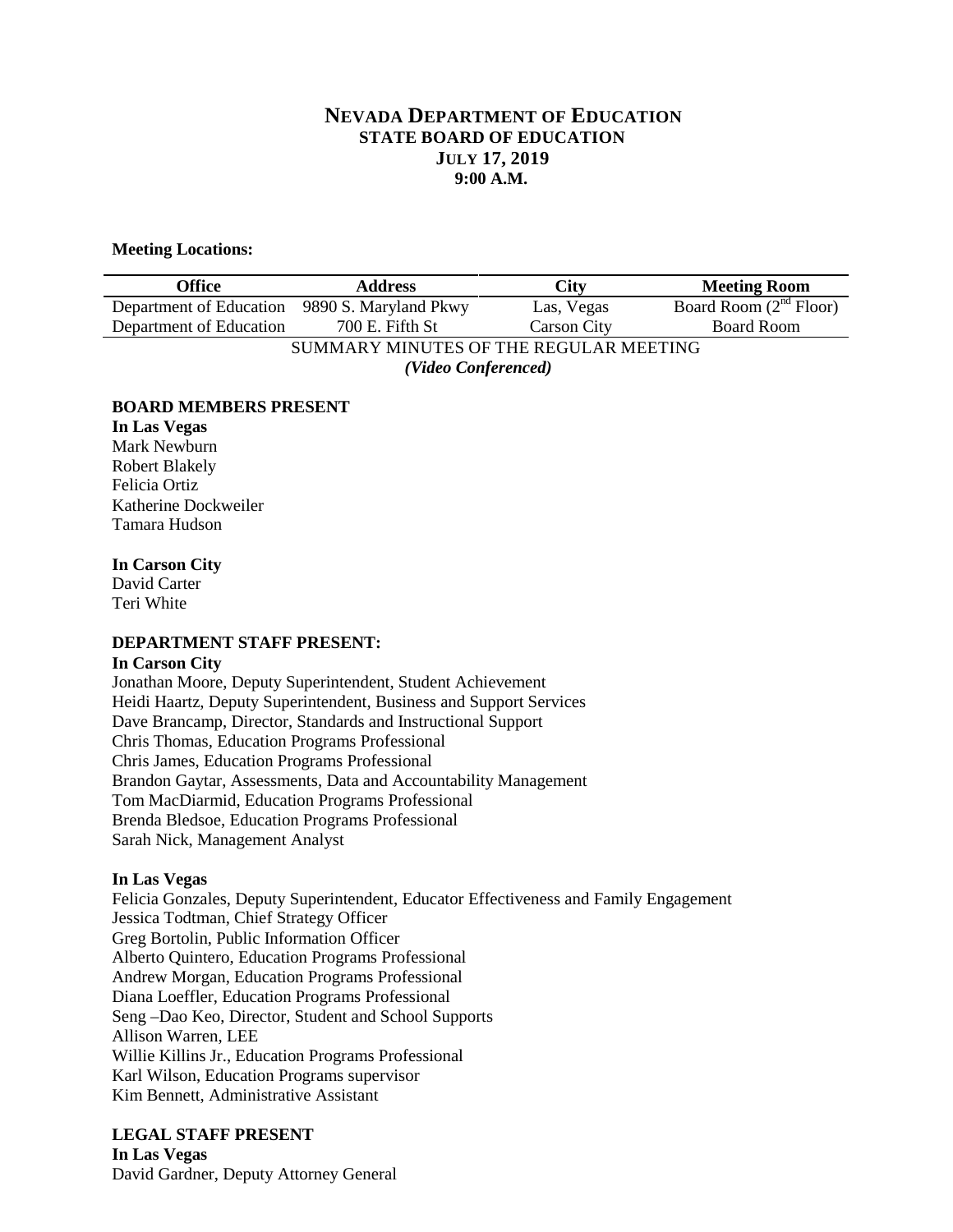## **AUDIENCE IN ATTENDANCE**:

#### **In Carson City**

Jimmy Lau, Ferrari Public Affairs Keli Brown, Sierra Nevada College Edith Duarte, Strategies 360 Mary Pierczynski, Nevada Association of School Superintendents

## **In Las Vegas**

Monte Bay, National University Rob Askey, Touro University Anthony Trolle, Clark County School District Linda Hafen, LETRS Chris Day, Nevada State Education Association Maryam Abdelhamid, Opportunity 180 Zane Gray, Sierra Nevada College Leonardo Benavides, Clark County School District Cynthia Romero, Nevada Succeeds Rebecca Feiden, State Public Charter School Authority Meredith Smith, Nevada Succeeds Kenneth Retzl, Guinn Center Brenda Pearson, Clark County Education Association

# **Call to Order**

The meeting was called to order at 9:03 a.m. with attendance as reflected above.

## **Public Comment**

Anthony Troche stated that he is a Spanish teacher in the Clark County School District (CCSD). He began teaching in 2006 and has led the world languages department at the same high school for ten years and has been evaluated as a highly effective educator every year since the NEPF rolled out. About two years ago he received a letter stating that his educator license had expired and he had 30 days to take action or he would no longer teach be able to teach. The next day he went to the NDE to renew his license.

Mr. Troche paid the increased fee and received his license about a week later, but there was also a provision that he must take a Family and Community Engagement course because he was now considered an initial licensee. He thought it was important that the Board is aware of inconsistencies in his situation. He spoke with many educators who said they were told their provision was a mistake and it was easily rectified by the NDE. Others were advised there were acceptable substitutions such as achieving National Board Certification, which he completed last December. He was advised that once he achieved the National Board Certification his license would renew for six years, and the provision would be satisfied. A couple of weeks ago he received notification that his provision was soon due. Again, he went to the NDE office, and was told that information was not accurate. Now, he is enrolled to take a \$390 course through CSN this fall for the Community Family Engagement class. Mr. Troche questioned why he was considered an initial licensee after teaching for more than 10 years and asked that teachers in this situation are not penalized in the future.

## **Approval of Flexible Agenda**

**Member Blakely moved to approve a flexible agenda. Member Carter seconded the motion. The motion carried**.

## **President's Report**

Vice President Newburn said that with the close of the 2019 Legislative Session the Board is looking ahead to implementing the newly passed bills. Because the Board will not reconvene before school opens next month, he wished all educators, administrators, staff, students and families a wonderful start to the 2019-2020 school year.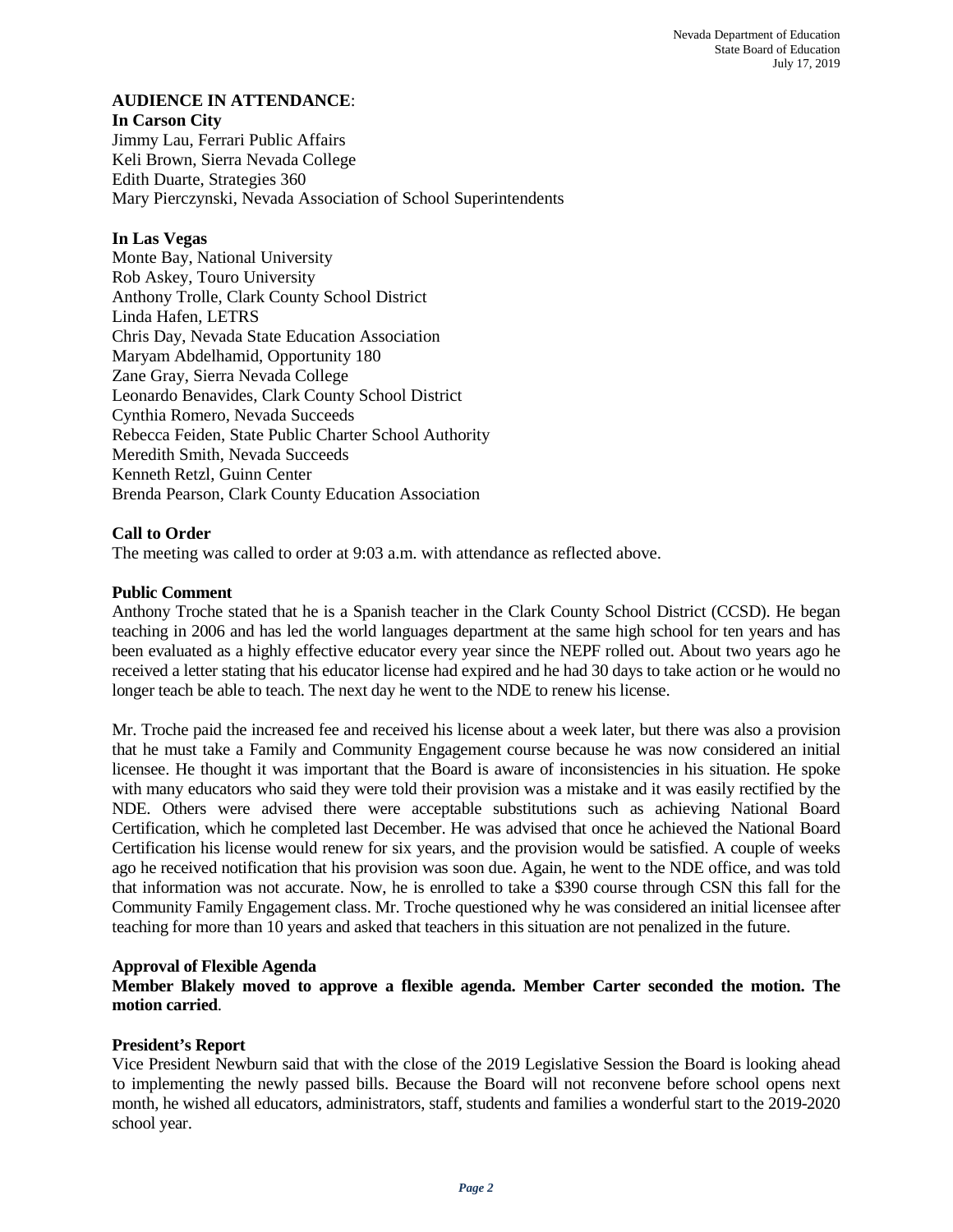## **Superintendent's Report**

Superintendent Ebert introduced a new member of the NDE executive team, Jessica Todtman, who began her role as Chief Strategy Officer on July 1<sup>st</sup>. She will work directly with the superintendent to implement strategic initiatives, including SB 543, as well as manage the Office of the Superintendent and serve as the liaison to key stakeholders. Ms. Todtman is located in the Las Vegas Office.

Superintendent Ebert provided an overview of the Legislative Debrief staff meeting that was convened in Carson City on July  $8<sup>th</sup>$ . Staff is integral to the implementation of the newly passed bills brought together to draft and refine SMART goals, which are Specific, Measurable, Achievable, Relevant and Timebound. Taking this time early on in implementation to clarify expectations, develop strategies, and set deadlines will help deliver on the governor and legislature's intent

An update was provided on SB 543 regarding the funding of public schools. The bill creates the Commission on School Funding consisting of 11 members nominated by different appointing authorities. The commission is to hold its first meeting on or before October 1, 2019. Superintendent Ebert said the Board would receive regular updates as the work progresses.

The Board was updated with a preview of the State Public Charter School Authority's (SPCSA) work to implement the needs assessment requirement of AB 462. There are two main components of the legislation, the first is a requirement to conduct and incorporate the findings of needs assessment into its authorizing decisions. The needs assessment is "an evaluation of demographic information of pupils, the academic needs of pupils and the needs of any pupils who are at risk of dropping out of school in Nevada". The first iteration of this Needs Assessment must be conducted by the end of this month, July 31. The second main component requires the SPCSA to develop a 5-year Growth Management Plan with the first plan due by January 1, 2020.

# **Approval of Consent Agenda**

a. Possible Approval of Special Education Advisory Committee (SEAC) appointment:

- Jessica Dunn Parents of Children with Disabilities and/or Individuals with Disabilities
- b. Possible Approval of Instructional Materials from Carson City School District0
	- World Language, Bier Dit!, Grades 9-12
	- World Language, Galeria I, Grades 7-12
	- World Language, Senderos, Grades 6-12
- c. Possible Approval of June 6, 2019 Board minutes

## **Member Ortiz moved to approve the Consent Agenda. Member Blakely seconded the motion. The motion carried**.

**Information, Discussion and Possible Action regarding the Alternate Performance Framework (APF) School Approval Recommendations.** NRS 385A.730 and NRS 385A.740 require a school district or a sponsor of a charter school to apply to the Board on behalf of a school seeking approval from the State Board to be rated using the alternative performance framework for the 2019-20 school year.

Brenda Bledsoe, Education Programs Professional, conducted a [PowerPoint presentation](http://www.doe.nv.gov/Boards_Commissions_Councils/State_Board_of_Education/2019/July/Support_Materials/) regarding the APF with the recommendation to approve an additional school. The APF is a framework in addition to the Nevada School Performance Framework (NSPF) that is designed to highlight qualifying schools that serve high-needs populations. It allows them to collect and report data for schools that may have an incomplete reflection in the NSPF, and to provide actionable information about the progress of qualifying schools.

The APF is guided by stakeholder engagement, SB 460 from the 2015 Legislative session, regulation R126-15, and APF guidance. The presentation provided further information about:

- The four categories of schools in the APF;
- The APF is in addition to the NSPF, schools are rated under both frameworks;
- Comparison of APF and NSPF indicators and the continuum of performance;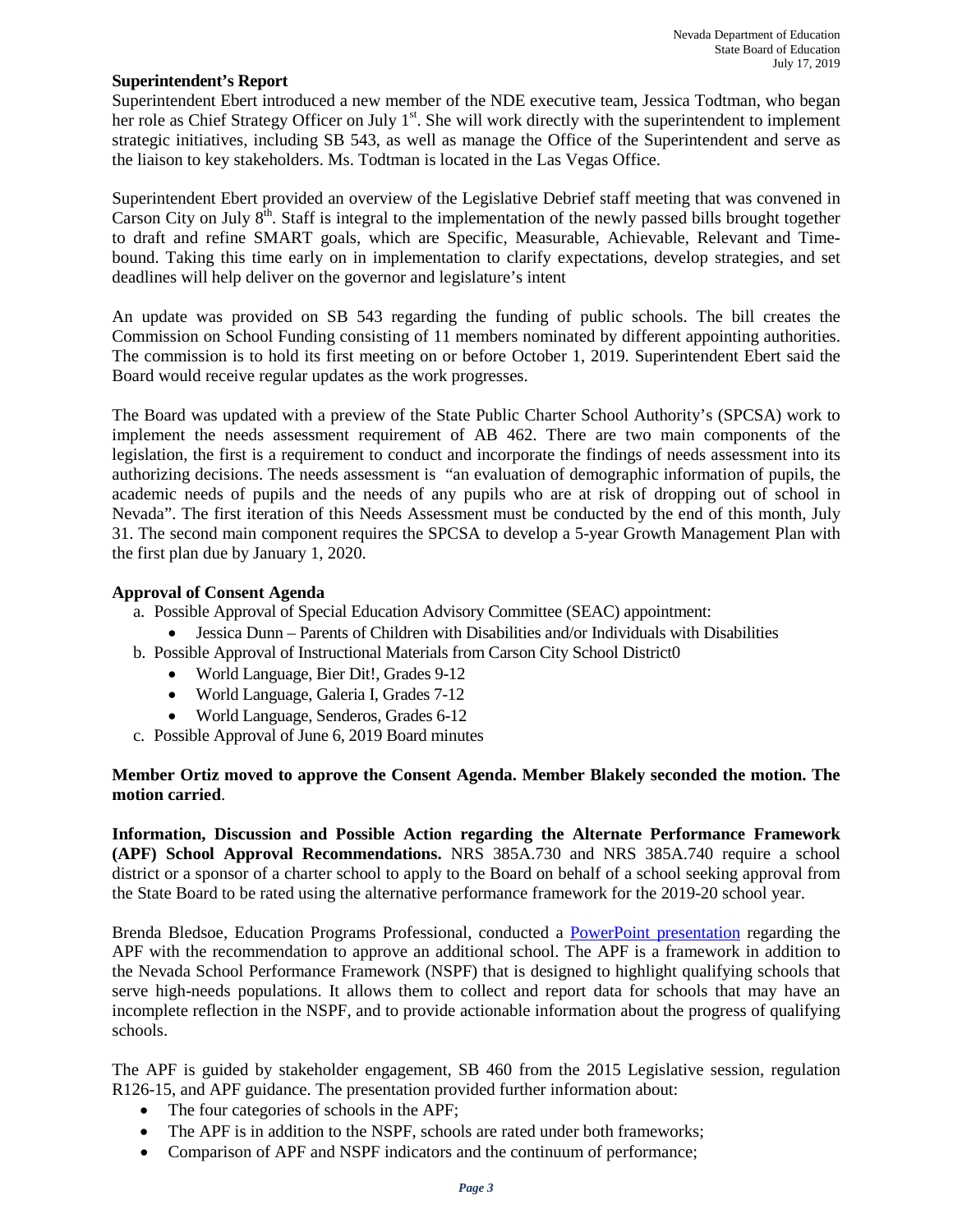- APF progress reporting includes the NSPF;
- Statute requires a school district or a sponsor of a charter school to apply to the State Board on behalf of a school seeking approval to be rated using the alternative performance framework;
- Eligibility requirement;
- List of APF (23) approved schools 2018-19.

Mission High School in CCSD applied to be included in the ratings for the 2019-20 school year. They submitted data, the application has been reviewed and they meet the requirements. The school has 88 unique students with 83 percent of their students meeting one or more criteria. Mission High School is a comprehensive secondary school designed for students in recovery from substance abuse, and/or dependency. The work they are doing is impressive. If the Board approves this school there will be 24 schools to be rated under the APF for the 2019-20 school year.

**Member Ortiz moved to approve Mission High School in CCSD to be rated using the Alternative Performance Framework for the 2019-20 school year on the basis that the school mission and student population meets the requirements set forth in NRS 385A.730 and NRS 385A.740. Member Hudson seconded the motion. The motion carried**.

**Information, Discussion and Possible Action to review and approve an application for individuals interested in becoming State Public Charter School Authority (SPCSA) board members**. The Board is required to appoint two members to the SPCSA by October 2019, per AB 78 from the 2019 Legislative Session. The Department will post the application on its website.

Vice President Newburn explained that the Board is required to appoint two members to the SPCSA board. The members appointed by the Board will serve staggered terms that expire June 2021 and June 2022.

Superintendent Ebert said current applications to serve on the SPCSA board were reviewed to ensure alignment to the current process. A draft application has been posted with direction from the Board about how to proceed including any changes to the application. As soon as the Board adopts an application process it will be posted to the web site so individuals may apply.

Member Ortiz expressed concern about the application requesting the name of the applicants spouse, along with the names and ages of children. She suggested the names would come up in a background check and there is no need to reveal that information on the application. Also, asking for a political affiliation is not relevant because both the Board of Education and the SPCSA are non-partisan boards. She inquired about ensuring the applicants information remains confidential and how the Board will get the information from the NDE about candidates who apply.

Vice President Newburn asked Deputy Attorney General David Gardner whether the information on the applications will become public record after it is submitted. He responded that is the default under Nevada law and that most everything sent to the Board is not a confidential public record. Birth dates and addresses could be redacted.

Vice President Newburn suggested dropping question 6 "is there anything about your past that could be embarrassing for the Governor". Member Ortiz said if something questionable came up in a background check, the applicant would be eliminated.

Member Carter noted question 4 "have you or any company in which you have had controlling interest ever declared bankruptcy?" He noted that bankruptcy information is dropped by FICO after seven years, and once past that point it is less relevant.

Vice President Newburn reiterated that the Board is looking for a motion to approve the application striking questions about political affiliations, questions regarding spouse and children, striking the questions about embarrassing the Governor, and altering the question about bankruptcy to limit it within the last seven years.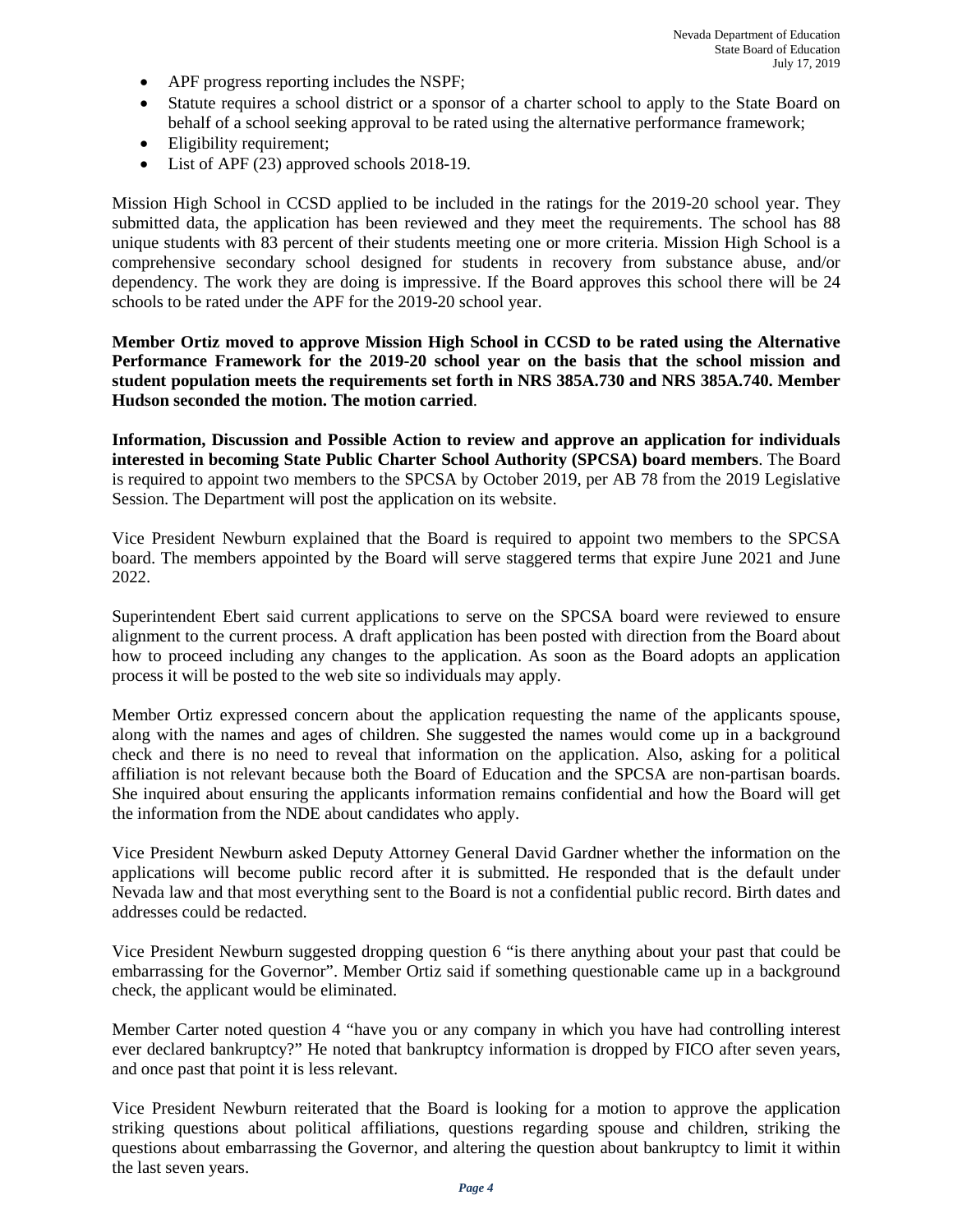## **Member Dockweiler moved to approve the application with the recommended changes. Member Hudson seconded the motion. The motion carried**.

Vice President Newburn opened the discussion on the next step about the NDE reviewing the applications, and then bringing the applications to the Board for final review and a decision. He suggested choosing the top four applications to make a decision for the two appointments.

Member Ortiz said she would like to see a list of all the applicants, not necessarily the applications, but a list of all the applicants with the NDEs recommendations. She agreed about choosing two board members from the list of applicants.

Member Blakely reiterated that after the applications come to the Board those deemed successful will go forward. He does not think everyone who applies needs to be evaluated. Member Ortiz explained she is not looking for all the resumes, rather just the names of those who applied because she wants to ensure diverse members are being considered. Member Blakely said he would defer and understood her point of view.

Vice President Newburn re-stated that the NDE will do a down select and provide the names of all who applied, and include the resumes of the recommended candidates. Member Ortiz suggested less than six applicants, and member Blakely agreed that the Board should receive up to six applications to appoint two members.

**Member Newburn moved to request the Department reviews the resumes to provide up to six recommended candidates with resumes from which they will pick the final two candidates, while providing the names of all the applicants. Member Blakely seconded the motion. The motion carried**.

**Information and Discussion regarding the current state of school funding.** This item was requested by the Board during the meeting held on June 6, 2019. This presentation will include an overview of the current funding for schools.

Heidi Haartz, Deputy Superintendent, Business and Support Services conducted a PowerPoint presentation about [Funding for Nevada Schools.](http://www.doe.nv.gov/Boards_Commissions_Councils/State_Board_of_Education/2019/July/Support_Materials/) The presentation provided a high level overview of the funding that was allocated to the NDE as a result of the 2019 Legislative Session. The funding for the NDE is very complex, not only does it involve multiple funding formulas that are used to distribute funds to districts and charter schools, there are also varying requirements for each grant received. There are also changes in the funding methodology that occur as a result of each legislative session. The different dynamics make it difficult to do a side-by-side comparison of the funding the state granted to the NDE to support funding for education in Nevada on a program by program basis. The presentation shows where the funds have been allocated with overall comparisons. Information was compiled from 11 different pieces of legislation that included appropriations or authorizations for the NDE as well as dozens of bills that outline the policy for which the programs were to follow.

Information was provided about the areas the NDE receives funding from to support ongoing costs related to the provisions of education services in Nevada, including:

- K-12 Funding Bill: Per Pupil Funding and Adult Education Funding
- AB 309: Block Grants
- AB 543: Appropriations Act General Operational Support, GF Operational Support, Financial Literacy Program
- SB 543: Authorizations Act: Non-General Fund (GF) support
- AB 92: English Mastery Council
- AB 196: Incentives for Teachers Currently Employed at Title I Schools
- AB 235: Nevada Commission on Mentoring
- AB: 276: Nevada State Teacher Recruitment and Retention Advisory Task Force
- SB 313: Computer Literacy Program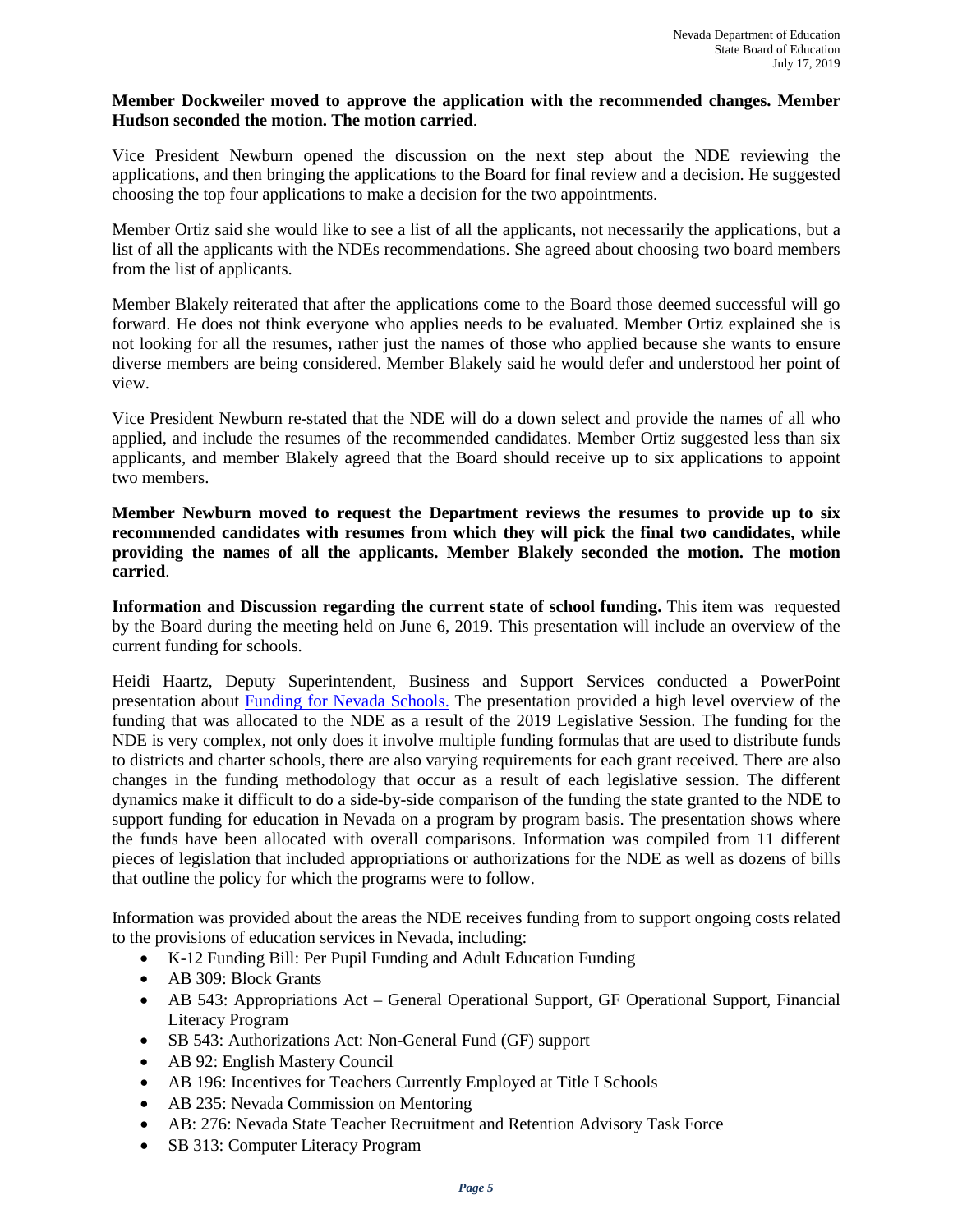- SB 548: School Gardens
- SB 528: School Safety
- SB 551: School Safety and Operating
- NDE Total Funds Approved: 2019 Legislature 2019-20

In response to questioning from member Ortiz about the \$47 million in funds under the AB 543 Appropriations ACT, and comparing the numbers to 2018-19 for assessments and accountability/data systems, Deputy Haartz explained that the Appropriations and Authorizations Acts are legislation introduced in every legislative session, and they fund state government. It is very difficult to take the Appropriations Act and do a side-by-side comparison to previous years because the funding in each program can change from year to year. Only information included in legislation was used in this presentation. Reports received from the legislature that have financial data included were not available to state agencies. Similarly there would be nuances that could create the appearance that funding had increased or decreased within certain budget accounts as programs shift from one budget account to the next.

Superintendent Ebert noted systems in many organizations have accounting numbers that easily line up. The reason for changing the funding formula is exactly what is being seen here. It is labor intensive, and resources would need to be directed to cross walk each item by hand. Member Blakely said this is using of a lot of resources that could be used elsewhere. Nevada is going to a system that is transparent and more positive in the future and it would be a misuse of resources to chase back that information.

Concluding the presentation, Deputy Haartz informed that the total amount of funds appropriated and authorized to the NDE including the local tax revenues that assist with funding the DSA, is approximately \$5 billion in each fiscal year that have been ear-marked for each fiscal year to support the provision of education within Nevada. Approximately one-half of the \$5 billion is revenue that is anticipated from local resources to support DSA related activities. The total comparison of year over year of the general fund received through the legislative process, the NDE received approximately \$1.4 billion in general funds in each fiscal year 2018 and 2019. In the current biennium there has been approximately \$1. 5 billion appropriated in each fiscal year, which represents a \$100 million increase per year this biennium versus the last biennium.

Member Dockweiler inquired about AB 309, and whether it is known how districts are planning to use the \$19 million plus under the allowable uses, and what the reporting mechanism is to find out how those funds are spent. Deputy Haartz said the process of establishing the reporting requirements for block grants was not defined in the legislation. The NDE has sent out notices of grant awards to districts with the request to report back in approximately 30 days to inform where they plan to invest their funds amongst each of the areas of allowable usage. A report will be provided to the Board when it becomes available.

Member Ortiz recalled the reason she requested this presentation is because it was reported that the per pupil funding was increased by \$1000 per student. She wanted to understand how that number was derived, and so asked for a comparison from the last biennium to this biennium. She hoped that at the bottom, when there is a variance by budget line item, there would be a number that if divided by the number of students in Nevada would equal \$1000 per student. She would like to ensure that the per pupil funding is defined the same way that every other state in the country defines it. Some states define per pupil as the total dollars divided by total pupils, and Nevada has not been consistent defining it many different ways over the years. She requested that per pupil funding is defined clearly so reporting is consistent to other agencies across the country, and then put that definition on the front page of the NDE website. When constituents hear students are getting \$10,000 per student, they expect those funds are going to the school but that is not accurate.

Member Ortiz said the dollars did not add up in this presentation, it does not compare to what she sees on Open Nevada, where the budget is located for the state. Because she is responsible as an elected official for tax payer money, if she cannot illustrate how money is coming in and being spent, she is not doing her job. If it takes extra time because the system is inadequate, that is what needs to be done.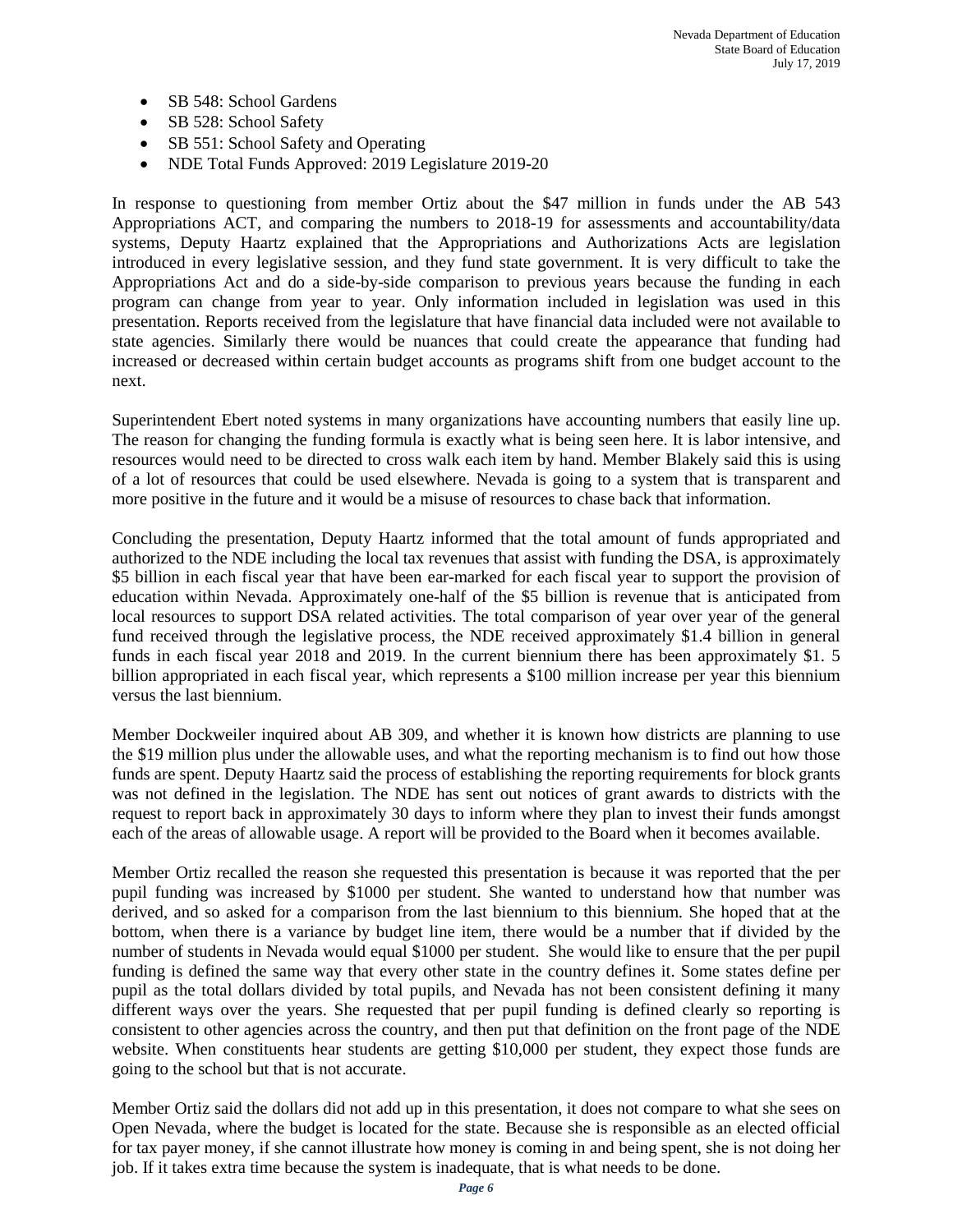She requested that AB 196 and SB 551 are addressed, and expressed concern that there might be litigation regarding SB 551. Deputy Attorney General Gardner responded that although litigation was threatened during session, nothing has been started. As of right now those funds are good and are planned on going forward. That could change if a lawsuit is filed.

Vice President Newburn suggested that member Ortiz work with superintendent Ebert to gather information as the reports become available to the NDE. He noted there can be a general confusion when the legislative session ends. There are so many bills coming in, the dollars are moving around, and it is hard for anyone to explain the budget. He is looking for just enough information so they can communicate to their constituents what occurred at the session.

**Information and Discussion regarding an overview of federal and state school improvement under the Every Student Succeeds Act (ESSA) and state laws**. Discussion will include the methodology for designating Comprehensive Support and Improvement (CSI) schools, Targeted Support and Improvement (TSI) schools, and Additional Targeted Support and Improvement (ATSI) schools, as well as how the Department supports districts and schools identified under these designations.

Superintendent Ebert explained this item was requested to answer questions emerging about the accountability system under the Every Student Succeeds Act (ESSA). It is the first step in a two-part conversation. Specific background will be shared about how schools are identified under ESSA. Then at the August meeting, tools will be shared that the Board and NDE can leverage to support school districts to be responsive to the needs of consistently underperforming schools. Overall work under the ESSA accountability system is to ensure that students have access with opportunities to be successful and the tools they need to build a home, life and future.

Dr. Seng-Dao Keo, Director of Student and School Supports, conducted a PowerPoint presentation with her colleagues Chris Thomas, Education Programs Professional, Maria Sauter, Assistant Director and Gabrielle Lamarre, Assistant Director, Karl Wilson, Education Programs Supervisor about School [Improvement in Nevada.](http://www.doe.nv.gov/Boards_Commissions_Councils/State_Board_of_Education/2019/July/Support_Materials/)

An overview was provided about ESSA from 2015. It lays out new responsibilities and opportunities for Stated Educational Agencies (SEAs) and Local Educational Agencies (LEAs). Further information was provided regarding:

- School designations based on NSPF star ratings and graduation rates;
- Comprehensive Support and Improvement (CSI) flow chart, designation, school plans and exit criteria;
- Targeted Support and Improvement (TSI) flow chart, designation, school plans and exit criteria;
- Additional Targeted Support and Improvement (TSI/ATSI) flow chart, designation, school plans and exit criteria.

Dr. Seng-Dao Keo provided detailed information regarding the following seven domains:

- Supporting local needs assessment and data use;
- Supporting LEA use of funds;
- Developing and delivering technical assistance to LEAs;
- Strengthening school leadership as a strategy;
- Developing a strategy to monitor school improvement;
- Developing guidance and approval processes for CSI plans;
- Supporting LEA engagement of stakeholders.

Member Ortiz asked if the training on solid communication mentioned in the presentation could be included in their governance training. Superintendent Ebert said it could be added to the governance training that the Guinn Center and others are willing to support the Board on.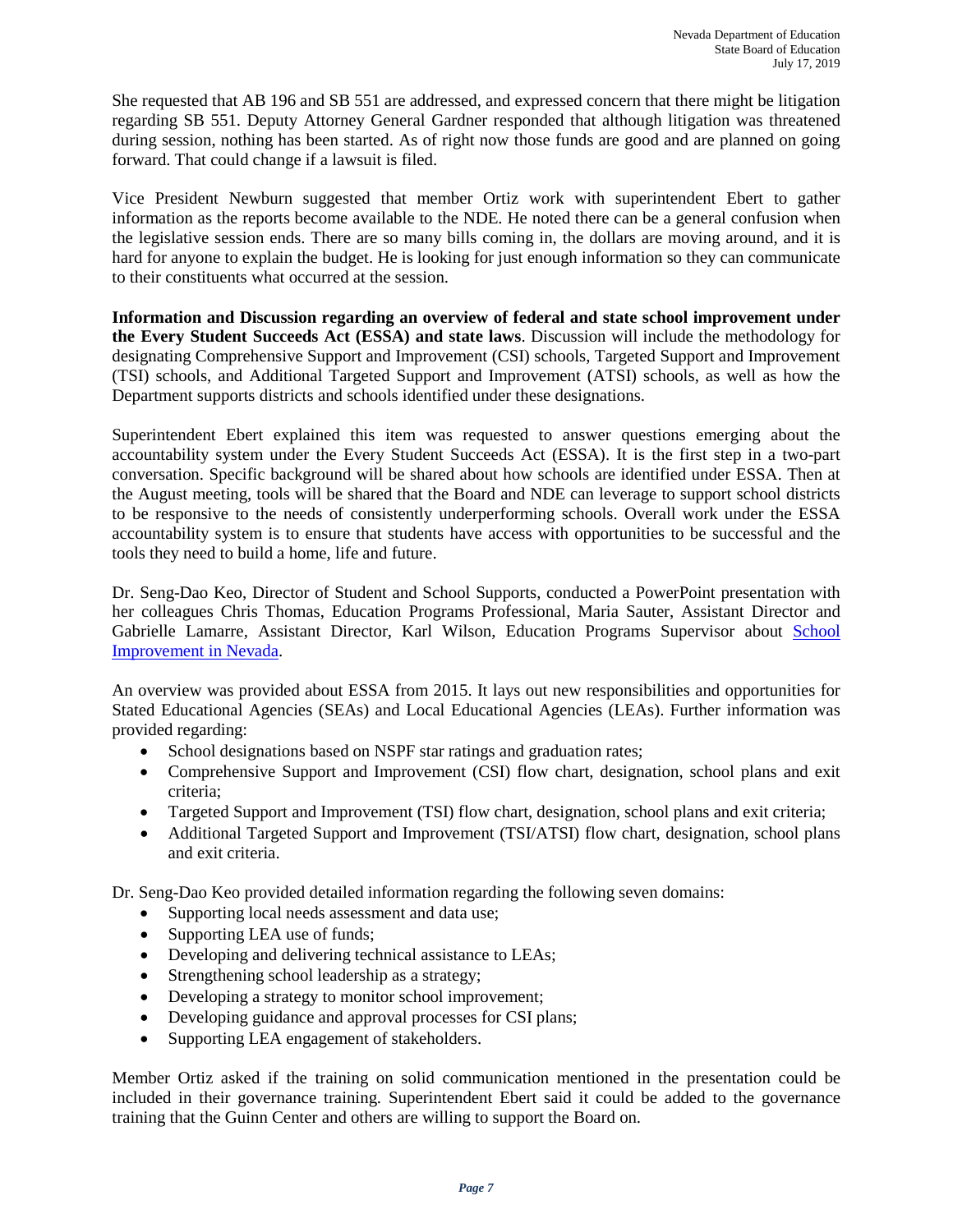Mr. Wilson explained the seven domains that are core to school improvement are part of the support the Council for Chief State School Officers (CCSSO) is providing to states in the improvement process. There is a lot of work to do, but there has been progress. Schools and districts have been identified and assisted in moving towards evidence based practice to invest their resources, not only money but time and personnel for efforts that make a difference for students. Some of the challenges faced include capacity at the NDE and the local level. Is there staff and the knowledge necessary to complete the needs assessment, to look at data, and to do the strategic planning.

Vice President Newburn commented it appears this came out of looking at the impact of the loss of the ASD. He asked about a school that goes to CSI, is 1-star, and stuck. Some schools have failed for generations. What is the answer for a school that is not improving and the districts heart is not in to improving it.

Superintendent Ebert said the presentation is really a 3-step process rather than a 2-step process. We wanted to create a baseline and in a month bring back options for the Board to consider including possible legislation. At the October meeting, schools and how they are identified in the process would be part of a presentation. She anticipates a rich discussion during the August meeting on how the Board would like to move forward without the ASD as a tool, but with other tools made available.

Member Newburn stated the Board is the advocate for all kids, and schools that continue to fail are ultimately their responsibility. When no one else will act, the Board needs to act. He is looking for what the Board's tools are.

## **Information, Discussion, and Possible Action: The Board will hear recommendations from the Teachers and Leaders Council regarding the following:**

Revisions to the NEPF Educational Practice Domain weights (pursuant to passage of SB 475 (2019))

- Updates to Rubric Language for School Nurses and Educational Audiologists
- Possible action may include approval of the Teachers and Leaders Council's recommendations.

Felicia Gonzales, Deputy Superintendent, conducted a [PowerPoint](http://www.doe.nv.gov/Boards_Commissions_Councils/State_Board_of_Education/2019/July/Support_Materials/) presentation about the Teachers and Leaders Council and the Nevada Educator Performance Framework (NEPF) Recommendations.

Deputy Gonzales explained that NRS 391.460 specifies that the Teachers and Leaders Council shall make recommendations to the Board concerning the statewide performance evaluation system, authorization to establish working groups and task forces. Senate Bill 475 from the 2019 Legislative Session ensured the inclusion of Other Licensed Education Personnel (OLEP) in these regulations. This includes school nurses, counselors, psychologists, social workers, speech language pathologists and education audiologists. Representatives from each of these professional groups develop frameworks for their peers using the recommendations, definitions and standards set forth by their associated national organizations.

One of the OLEPs groups identified is the Education Audiologist, and the recommendations were developed by the Education Audiologist workgroup. Based on feedback from their pilot year, 2018-19 school year, it was determined that additional clarity was needed for the performance level language. With assistance from NDE staff, the group revised the language to provide clear differentiation between all levels of performance and added phrases to better align with other NEPF performance level language found in other frameworks.

The school nurse group has also completed language refinements to performance level 4 and one indicator in level 3. During the first full year of implementation, 2017-18 school year, school nurses came forward during public comment at TLC meetings to express the need for the development or revision of level 4 language across all indicators. The concern identified is that there may be inequity when applying the score ranges developed for teachers and administrators to school nurses. The school nurse workgroup made revisions to address this concern. With the passage of SB 475 during the 2019 Legislative Session the student outcomes domain weight was changed to 15 percent from 40 percent. This resulted in the need